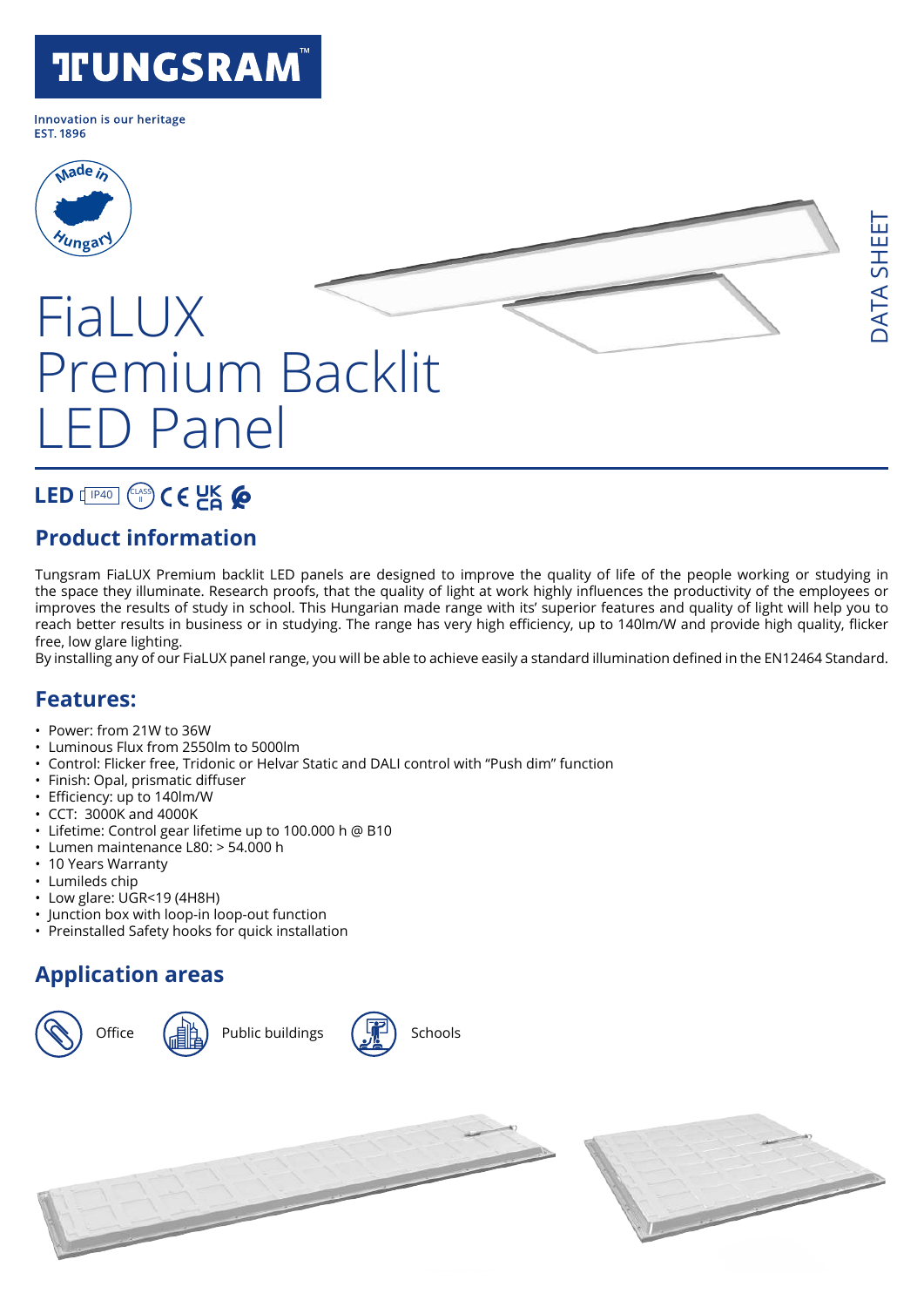### **Specification summary**

93120259 Fialux Connection Box 500mm cable 93118780 Edgelit LED Panel Safety Kit P

#### **Parameters below are the same for all luminaires in the range:**

| Light Technology used                 | LED                          |
|---------------------------------------|------------------------------|
| Light source                          | Non-replaceable light source |
| Mains / Non-mains                     | Non-mains Light source       |
| Directional / Non-directional         | Directional                  |
| Colour-tuneable                       | No                           |
| Anti-glare shield                     | Yes                          |
| Input Voltage & Frequency             | 220-240V(AC), 50/60Hz        |
| Colour rendering index (CRI) (Ra) min | 80                           |
| R9 colour rendering index value       | O                            |
| Colour consistency in McAdam ellipses | ≤4                           |
| Beam angle (±10° tolerance)           | $80^\circ$                   |
| Power factor                          | >0.9                         |

| Displacement factor                             | >0.9       |
|-------------------------------------------------|------------|
| Lightsource input voltage                       | 42V(DC)    |
| Flicker metric                                  | ≤1.0       |
| Stroboscopic effect metric                      | $\leq 0.4$ |
| Standby power                                   | 0W         |
| Ingress protection                              | IP40       |
| UGR                                             | <19 (4H8H) |
| Lifetime L80B10                                 | >54000h    |
| Survival factor at 3000h                        | 1          |
| Lumen maintenance at 3000h                      | 99%        |
| Control gear lifetime (90% survival rate @Tc75) | 100000h    |
| Weight                                          | 2.2kg      |

#### **Parameters below are specific for each of the product codes:**

|                       |                            |              |              | Electrical data                                                 |             | Photometrical data         | Dimensions                           |                                                            |                      |                            |
|-----------------------|----------------------------|--------------|--------------|-----------------------------------------------------------------|-------------|----------------------------|--------------------------------------|------------------------------------------------------------|----------------------|----------------------------|
| Product<br>code       | Description                | power<br>(W) | power<br>(W) | Luminaire On-mode Lightsource<br>input current Dimmable<br>(mA) |             | Luminaire<br>lumen<br>(lm) | Useful<br>lumen<br>$(90^\circ)$ (lm) | Correlated color Luminaire<br>temperature<br>$(CCT)$ $(K)$ | Efficiency<br>(lm/W) | Dimensions<br>(LxWxH) (mm) |
| <b>STATIC RANGE</b>   |                            |              |              |                                                                 |             |                            |                                      |                                                            |                      |                            |
| 93120218              | FiaLUX 2X2 S2 21W 830 19   | 21           | 18.4         | 450                                                             | No (Static) | 2700                       | 1980                                 | 3000                                                       | 129                  | 595x595x26                 |
| 93120219              | FiaLUX 2X2 S2 21W 840 19   | 21           | 18.4         | 450                                                             | No (Static) | 2900                       | 2030                                 | 4000                                                       | 138                  | 595x595x26                 |
| 93120220              | FiaLUX 2X2 S1 27W 830 19   | 27           | 24.3         | 600                                                             | No (Static) | 3500                       | 2570                                 | 3000                                                       | 130                  | 595x595x26                 |
| 93120221              | FiaLUX 2X2 S1 27W 840 19   | 27           | 24.3         | 600                                                             | No (Static) | 3770                       | 2640                                 | 4000                                                       | 140                  | 595x595x26                 |
| 93120222              | FiaLUX 2X2 S1 31W 830 19   | 31           | 28.0         | 700                                                             | No (Static) | 3850                       | 2900                                 | 3000                                                       | 127                  | 595x595x26                 |
| 93120223              | FiaLUX 2X2 S1 31W 840 19   | 31           | 28.0         | 700                                                             | No (Static) | 4280                       | 3000                                 | 4000                                                       | 138                  | 595x595x26                 |
| 93120224              | FiaLUX 2X2 S2 36W 830 19   | 36           | 33.1         | 800                                                             | No (Static) | 4650                       | 3420                                 | 3000                                                       | 129                  | 595x595x26                 |
| 93120225              | FiaLUX 2X2 S2 36W 840 19   | 36           | 33.1         | 800                                                             | No (Static) | 5000                       | 3500                                 | 4000                                                       | 139                  | 595x595x26                 |
| 93120226              | FiaLUX 1X4 S2 21W 830 19   | 21           | 18.4         | 600                                                             | No (Static) | 2550                       | 1870                                 | 3000                                                       | 121                  | 1295x295x26                |
| 93120227              | FiaLUX 1X4 S2 21W 840 19   | 21           | 18.4         | 600                                                             | No (Static) | 2750                       | 1930                                 | 4000                                                       | 131                  | 1295x295x26                |
| 93120228              | FiaLUX 1X4 S1 27W 830 19   | 27           | 24.3         | 600                                                             | No (Static) | 3350                       | 2460                                 | 3000                                                       | 124                  | 1295x295x26                |
| 93120229              | FiaLUX 1X4 S1 27W 840 19   | 27           | 24.3         | 600                                                             | No (Static) | 3600                       | 2520                                 | 4000                                                       | 133                  | 1295x295x26                |
| 93120230              | FiaLUX 1X4 S1 31W 830 19   | 31           | 28.0         | 700                                                             | No (Static) | 3750                       | 2760                                 | 3000                                                       | 121                  | 1295x295x26                |
| 93120231              | FiaLUX 1X4 S1 31W 840 19   | 31           | 28.0         | 700                                                             | No (Static) | 4050                       | 2840                                 | 4000                                                       | 131                  | 1295x295x26                |
| 93120232              | FiaLUX 1X4 S2 36W 830 19   | 36           | 33.1         | 800                                                             | No (Static) | 4550                       | 3340                                 | 3000                                                       | 126                  | 1295x295x26                |
| 93120233              | FiaLUX 1X4 S2 36W 840 19   | 36           | 33.1         | 800                                                             | No (Static) | 4700                       | 3290                                 | 4000                                                       | 131                  | 1295x295x26                |
| <b>DIMMABLE RANGE</b> |                            |              |              |                                                                 |             |                            |                                      |                                                            |                      |                            |
| 93120234              | FiaLUX 2X2 D1 36W 830 19   | 36           | 32.3         | 800                                                             | Yes (DALI)  | 4550                       | 3340                                 | 3000                                                       | 126                  | 595x595x26                 |
| 93120235              | FiaLUX 2X2 D1 36W 840 19   | 36           | 32.3         | 800                                                             | Yes (DALI)  | 4900                       | 3430                                 | 4000                                                       | 136                  | 595x595x26                 |
| 93120236              | FiaLUX 1X4 D1 36W 830 19   | 36           | 32.3         | 800                                                             | Yes (DALI)  | 4350                       | 3200                                 | 3000                                                       | 121                  | 1295x295x26                |
| 93120237              | FiaLUX 1X4 D1 36W 840 19   | 36           | 32.3         | 800                                                             | Yes (DALI)  | 4700                       | 3290                                 | 4000                                                       | 131                  | 1295x295x26                |
| <b>Accessories</b>    |                            |              |              |                                                                 |             |                            |                                      |                                                            |                      |                            |
| 93120256              | Fialux SM Kit 2x2          |              |              |                                                                 |             |                            |                                      |                                                            |                      |                            |
| 93120257              | Fialux SM Kit 1x4          |              |              |                                                                 |             |                            |                                      |                                                            |                      |                            |
| 93120719              | Surface mount kit 2x2 Deep |              |              |                                                                 |             |                            |                                      |                                                            |                      |                            |
| 93120720              | Surface mount kit 1x4 Deep |              |              |                                                                 |             |                            |                                      |                                                            |                      |                            |
| 93120215              | Fialux Suspension Kit      |              |              |                                                                 |             |                            |                                      |                                                            |                      |                            |
| 93120258              | Fialux Plasterboard Kit    |              |              |                                                                 |             |                            |                                      |                                                            |                      |                            |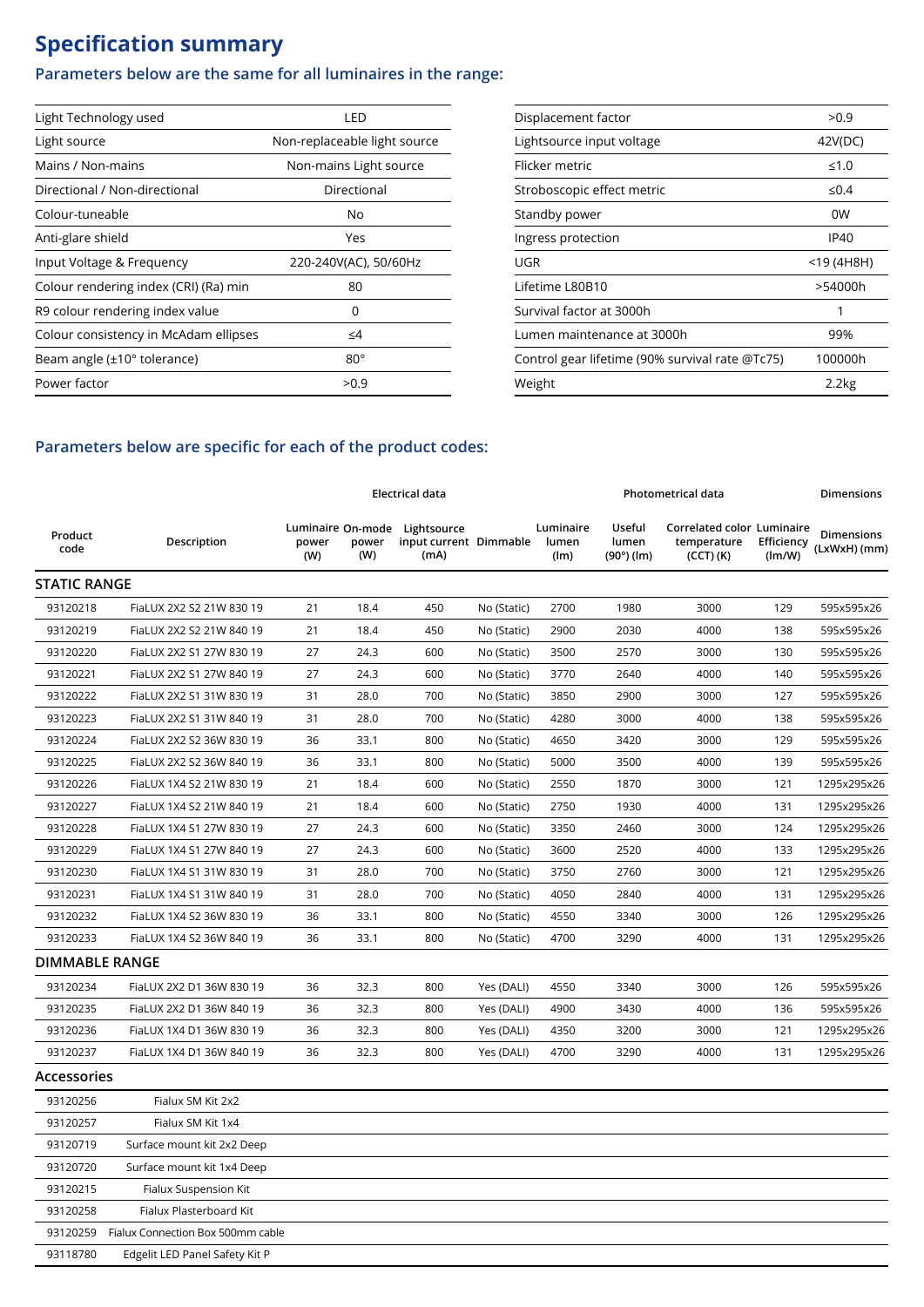#### Photometric distribution  $\mathop{\sf ion}$



Only for indicative purpose. For lighting design, please use the ldt photometry files available for the products.



### **Spectral power distribution**



#### **ENERGY EFFICIENCY CLASS (A-G)\***

| A<br>f<br>G<br>E | А<br>F<br>↑<br>G |
|------------------|------------------|
| SKU              | SKU              |
| 93120218         | 93120230         |
| 93120219         | 93120232         |
| 93120220         | 93120233         |
| 93120221         | 93120236         |
| 93120222         |                  |
| 93120223         |                  |
| 93120224         |                  |
| 93120225         |                  |
| 93120226         |                  |
| 93120227         |                  |
| 93120228         |                  |
| 93120229         |                  |
| 93120231         |                  |
| 93120234         |                  |
| 93120235         |                  |
| 93120237         |                  |
|                  |                  |

\*according to regulation 2019/2015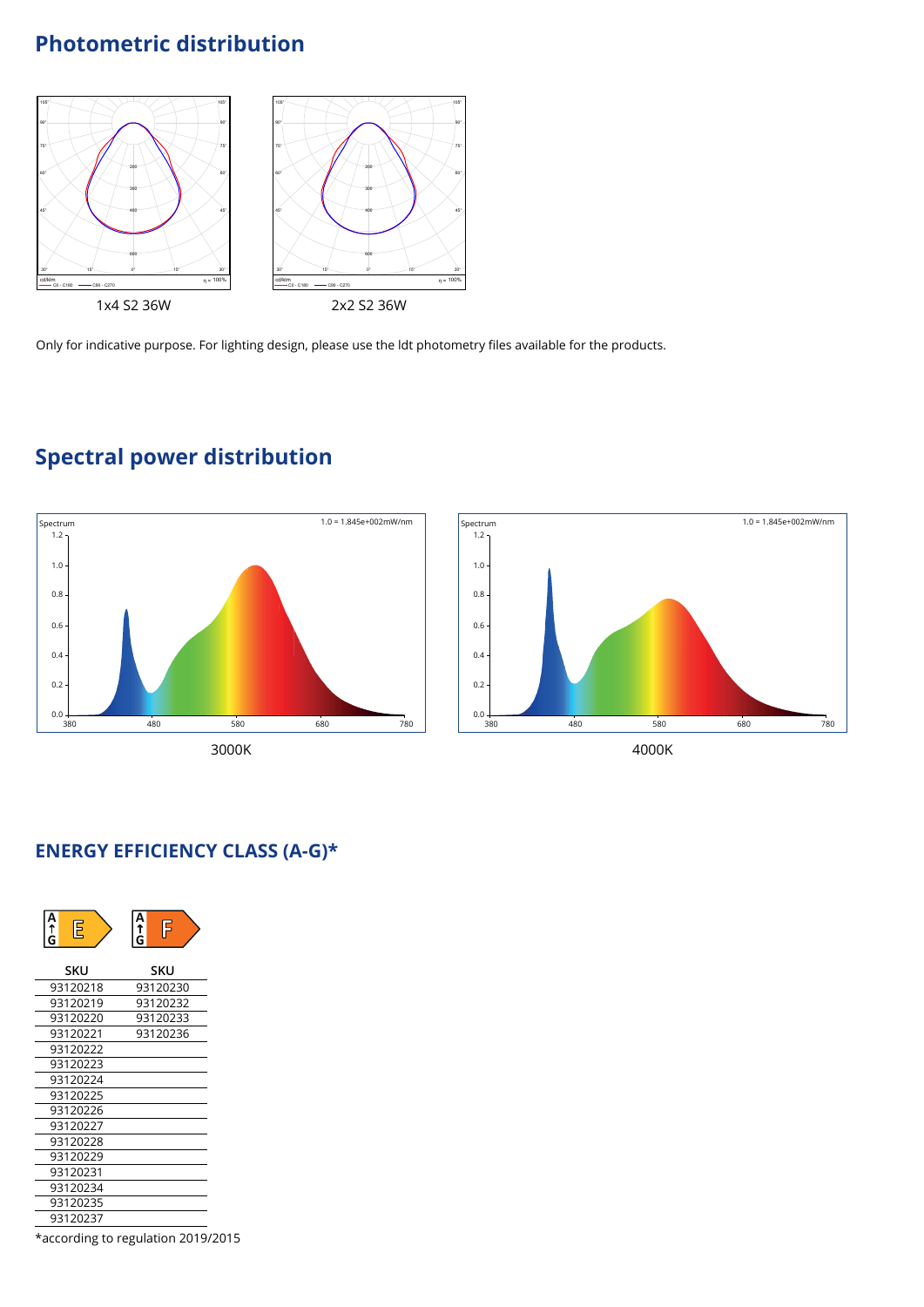#### **DALI driver setting and performance**



|                         | I-I FD  | <b>PRATED</b> | 1        | 2              | з        | 4 |
|-------------------------|---------|---------------|----------|----------------|----------|---|
|                         | 300 mA  | 16 W          | $\Omega$ | $\overline{0}$ | $\Omega$ | 0 |
|                         | 350 mA  | 18 W          | 1        | $\overline{0}$ | $\Omega$ | 0 |
|                         | 400 mA  | 21 W          | $\Omega$ | 1              | 0        | 0 |
|                         | 450 mA  | 24 W          | 1        | 1              | 0        | 0 |
|                         | 500 mA  | 27 W          | 0        | 0              | 1        | 0 |
|                         | 550 mA  | 29 W          | 1        | 0              | 1        | 0 |
| LC38MINI-DA-300-1050-SR | 600 mA  | 32 W          | 0        | 1              | 1        | 0 |
|                         | 650 mA  | 35 W          | 1        | 1              | 1        | 0 |
|                         | 700 mA  | 38 W          | 0        | 0              | 0        | 1 |
|                         | 750 mA  | 38 W          | 1        | 0              | 0        | 1 |
|                         | 800 mA  | 38 W          | 0        | 1              | 0        | 1 |
|                         | 850 mA  | 38 W          | 1        | 1              | $\Omega$ | 1 |
|                         | 900 mA  | 38 W          | $\Omega$ | $\Omega$       | 1        | 1 |
|                         | 950 mA  | 38 W          | 1        | $\Omega$       | 1        | 1 |
|                         | 1000 mA | 38 W          | $\Omega$ | 1              | 1        | 1 |
|                         | 1050 mA | 38 W          | 1        | 1              | 1        | 1 |

#### **DIP-SWITCH SETTINGS FOR DRIVER OUTPUT CURRENT**



| DIP SWITCH SETTING ON DRIVER |                |          |             |             | <b>DRIVER OUTPUT</b> |        |             | <b>SYSTEM</b> |      |     |         |             |
|------------------------------|----------------|----------|-------------|-------------|----------------------|--------|-------------|---------------|------|-----|---------|-------------|
|                              |                |          |             |             |                      | Irated | <b>Uout</b> | Pout          | lin  | Uin | Psystem | <b>Flux</b> |
| -set [mA]                    | 1              | 2        | 3           | 4           |                      | [MA]   | [V]         | [W]           | [MA] | [V] | [W]     | [Lm]        |
| 450                          |                |          | $\Omega$    | $\mathbf 0$ |                      | 450    | 40.2        | 18.1          | 93   | 230 | 20.4    | 2721        |
| 500                          | $\mathbf 0$    | 0        |             | 0           |                      | 500    | 40.4        | 20.2          | 102  | 230 | 22.7    | 3006        |
| 550                          |                | $\Omega$ |             | 0           |                      | 550    | 40.5        | 22.3          | 111  | 230 | 24.8    | 3291        |
| 600                          | 0              | 1        |             | $\mathbf 0$ |                      | 600    | 40.6        | 24.4          | 120  | 230 | 27.1    | 3571        |
| 650                          |                | 1        |             | $\mathbf 0$ |                      | 650    | 40.7        | 26.4          | 130  | 230 | 29.2    | 3856        |
| 700                          | 0              | 0        | $\mathbf 0$ | 1           |                      | 700    | 40.8        | 28.6          | 139  | 230 | 31.4    | 4135        |
| 750                          |                | $\Omega$ | $\Omega$    | 1           |                      | 750    | 40.9        | 30.7          | 149  | 230 | 33.6    | 4421        |
| 800                          | $\overline{0}$ | 1        | $\mathbf 0$ | 1           |                      | 800    | 41.0        | 32.3          | 160  | 230 | 36.0    | 4700        |

800\* -original setting for 36W options.

Different driver output current settings out of this range is not allowed.

#### **DALI-DIM DIAGRAM**

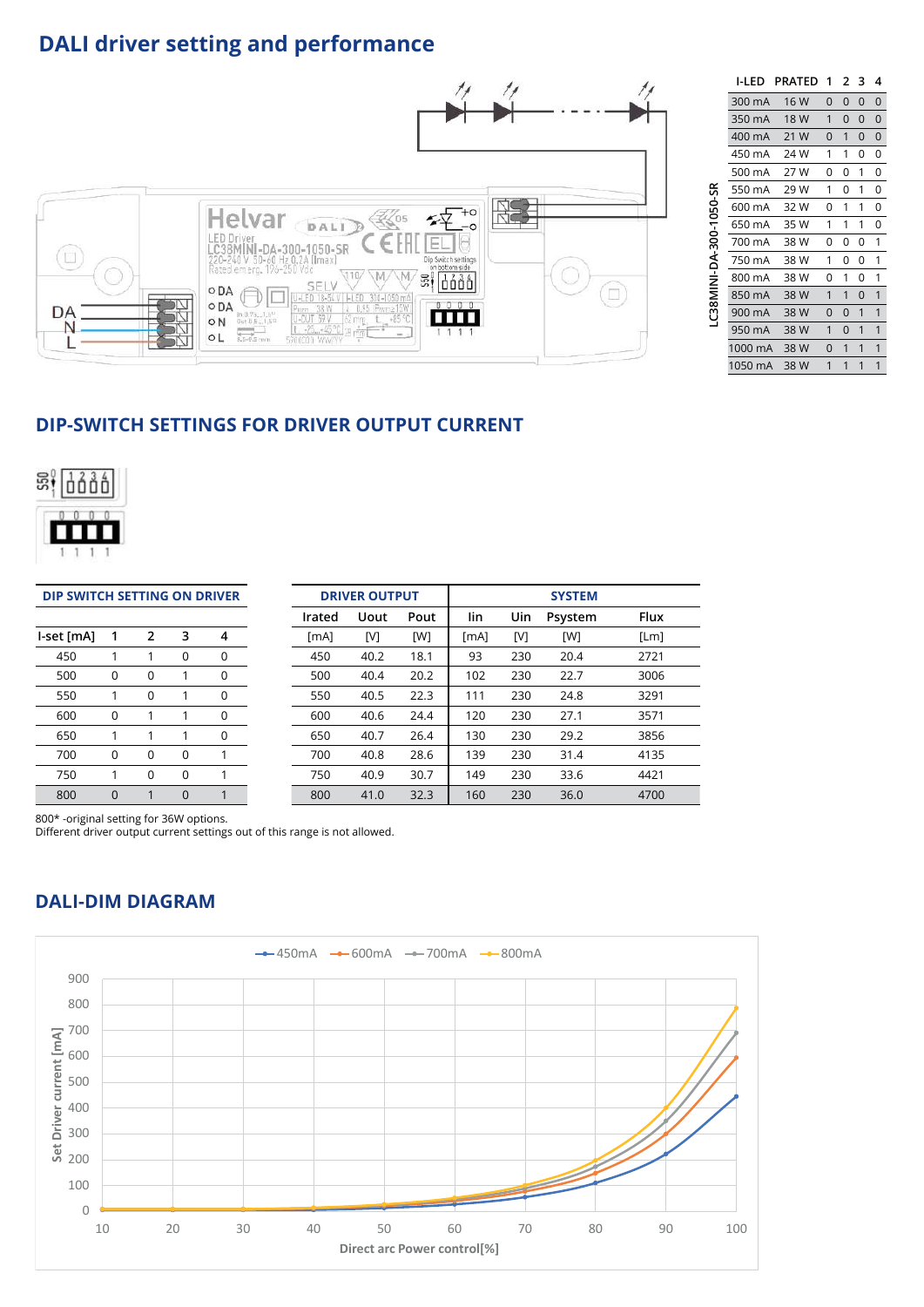### **Dimensions (mm)**

1x4





### **Safety Hook Safety Hook**



**(cable can be ordered as a separate accessory)** (cable can be ordered as a separate accessory)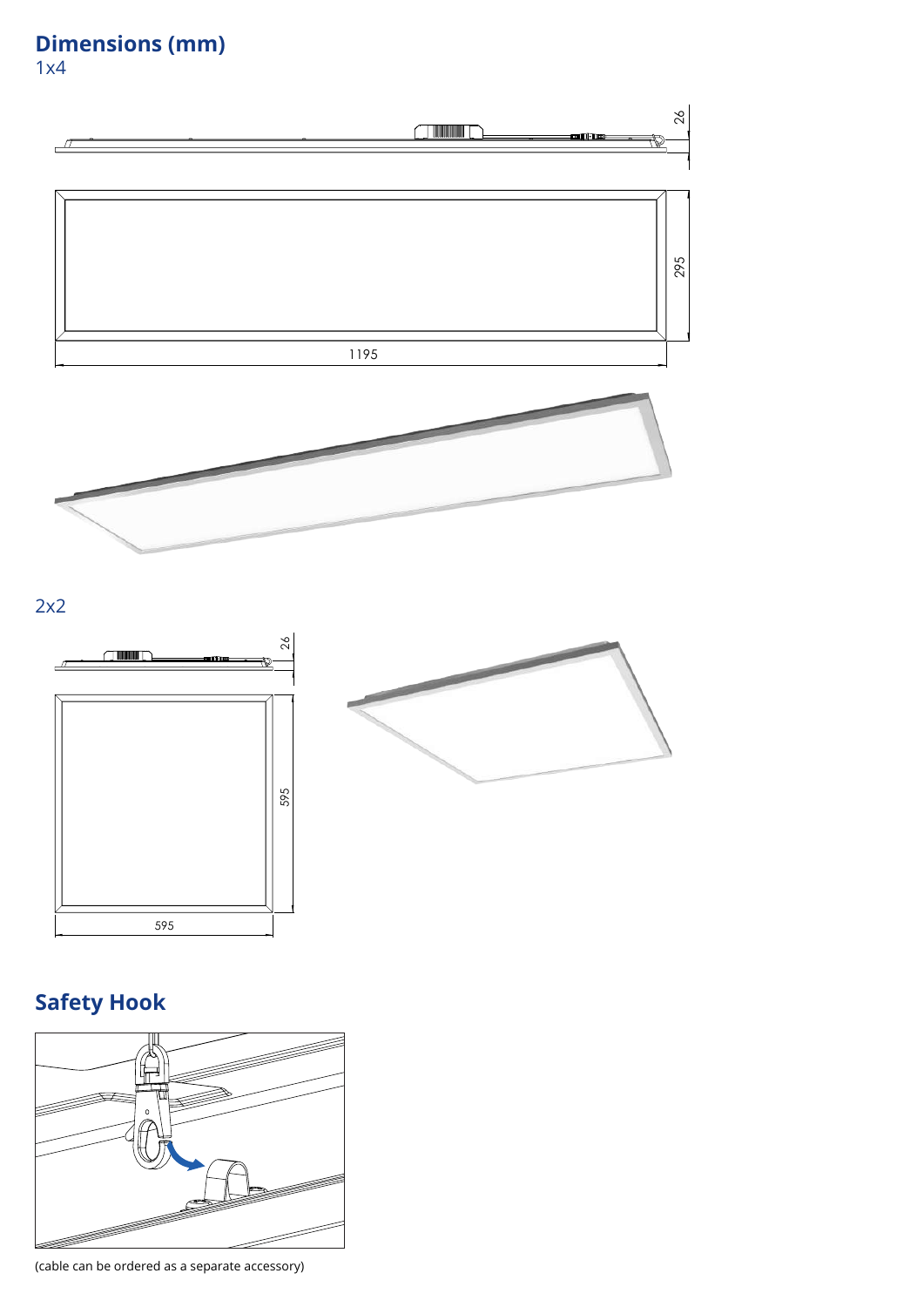



#### Surface mount 2x2  $\mathcal{L}$  and  $\mathcal{L}$

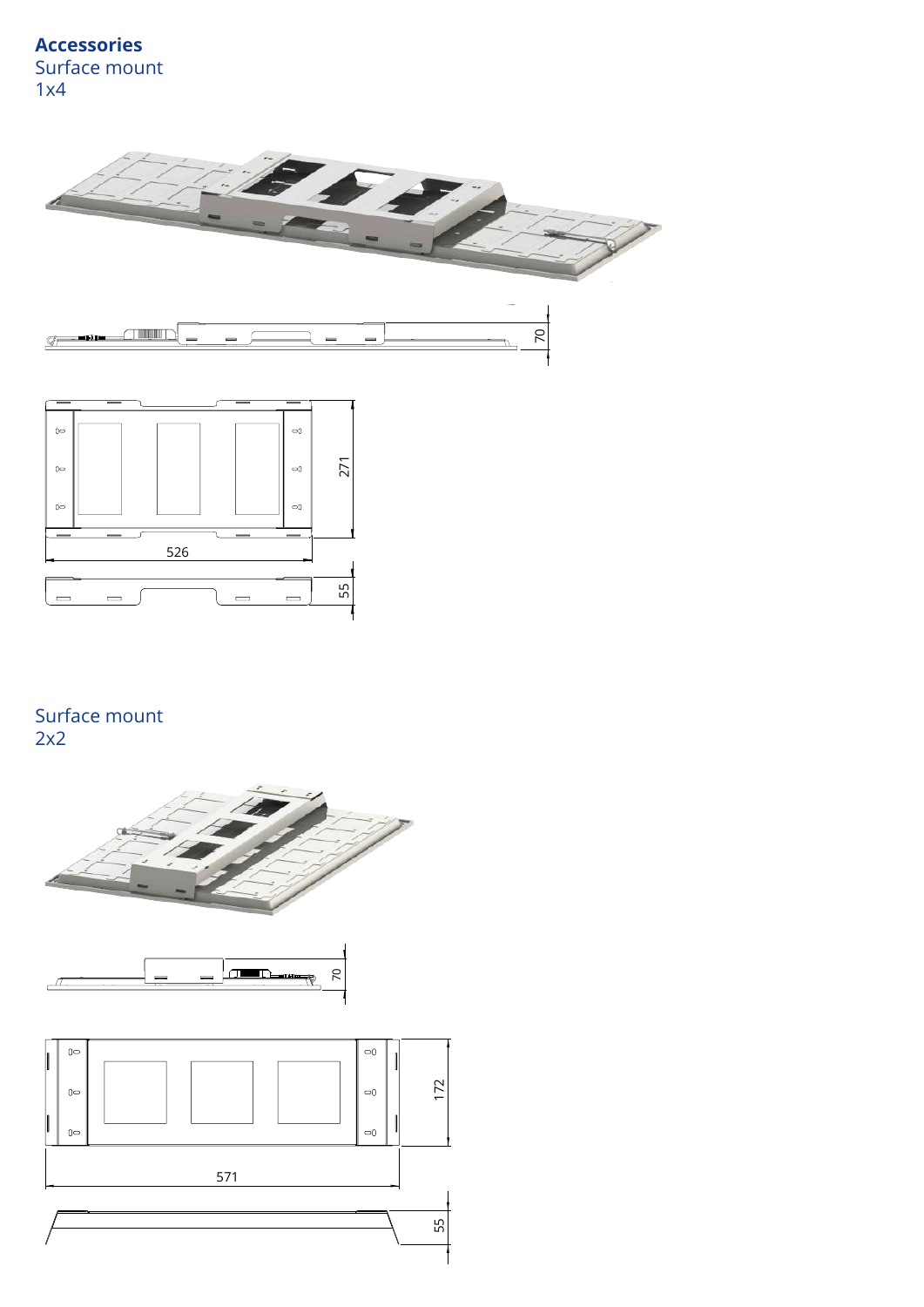



### **Junction Box**